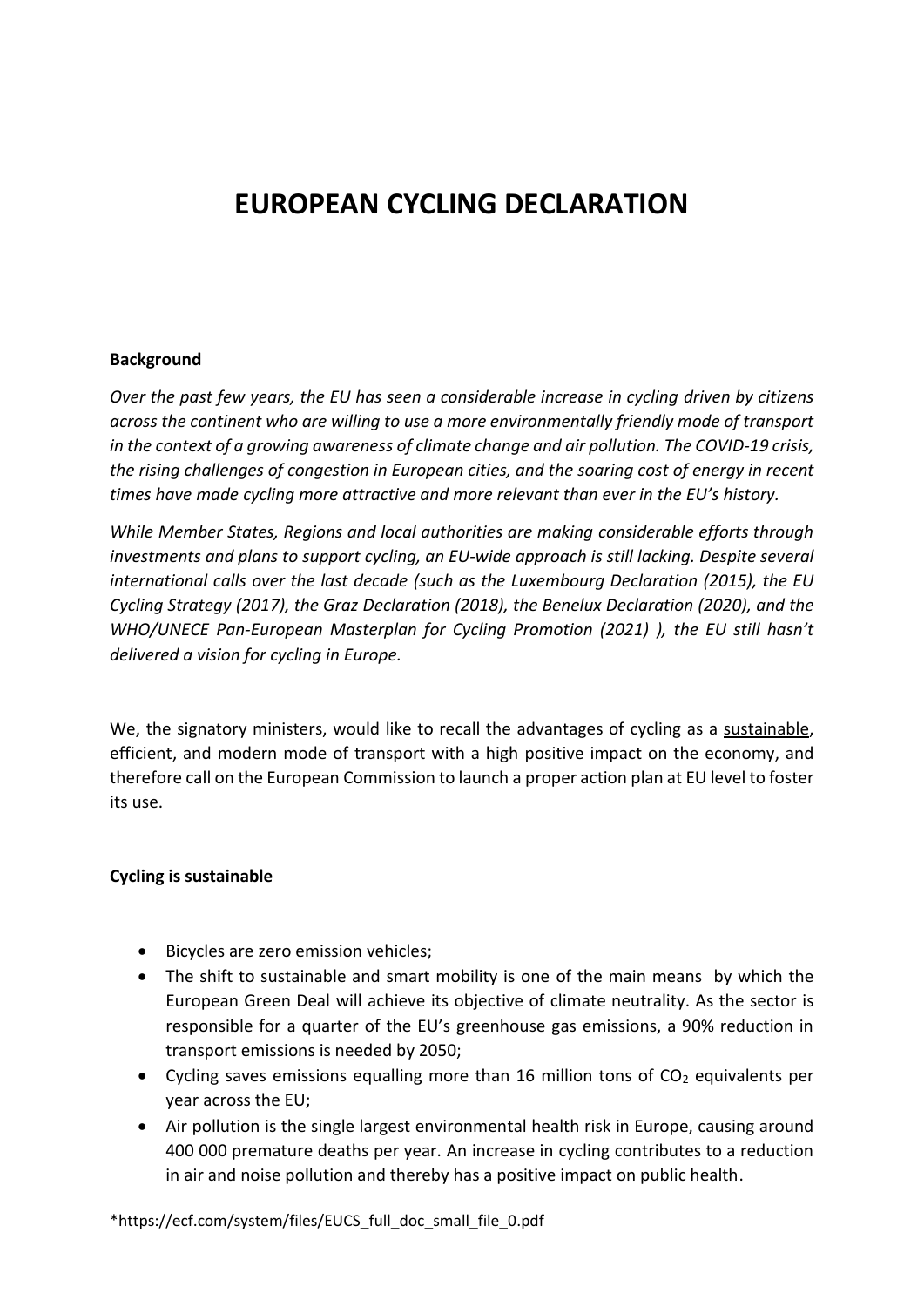## **Cycling is efficient**

- In urban areas with proper cycling infrastructure, bicycles are by far the fastest and most reliable mode of transport. Cyclists know no congestion;
- In Europe, half of all car journeys are shorter than 5km and over 30% are shorter than 3 km, these journeys could easily be made by cycling, walking, or a combination thereof;
- Every kilometre travelled by car incurs external costs to society whereas travelling by bicycle has a positive effect on externalities;
- Employees that regularly cycle to work have on average 1.3 days less sickness absence per year;
- Studies show that cargo bikes could replace 20% of vans in urban areas;
- In the context of growing scarcity of mineral and energy resources, bicycles, being on average 100 times lighter than a passenger car, are the most efficient way to transport one passenger for short distances;
- Furthermore, cycling infrastructure (lanes and parking) needs less space and raw materials than road infrastructure per person transported, which improves the environmental impact of cycling even further.

## **Cycling brings positive impact on the economy**

- Cycling within Europe produces global benefits of 150 billion euros per year of which 90 billion euros are positive externalities for the environment, public health and the mobility system;
- Approximately 750,000 jobs are linked to cycling in the pan-European region.. If the modal share of the Cycling were to increase, it would create a substantial amount of additional jobs;
- The value of the bicycle market in Europe was estimated at 13.2 billion euros in 2016;
- The estimated yearly EU benefits of bicycle tourism are around 44 billion euros;
- The value of the fuel savings brought by cycling is almost 4 billion euros a year;
- Cycling, as a physical activity, contributes to healthier lives by helping to prevent a large number of severe and chronical diseases (such as cardio-vascular diseases, diabetes (type 2), cancers…) and even depression) and therefore has a positive impact on social security systems across the EU;
- Cycling is good for local businesses. Customers coming by bicycle spend more than those coming by car. Per square meter, cycle parking delivers retail spending 5 times higher than the same area of car parking.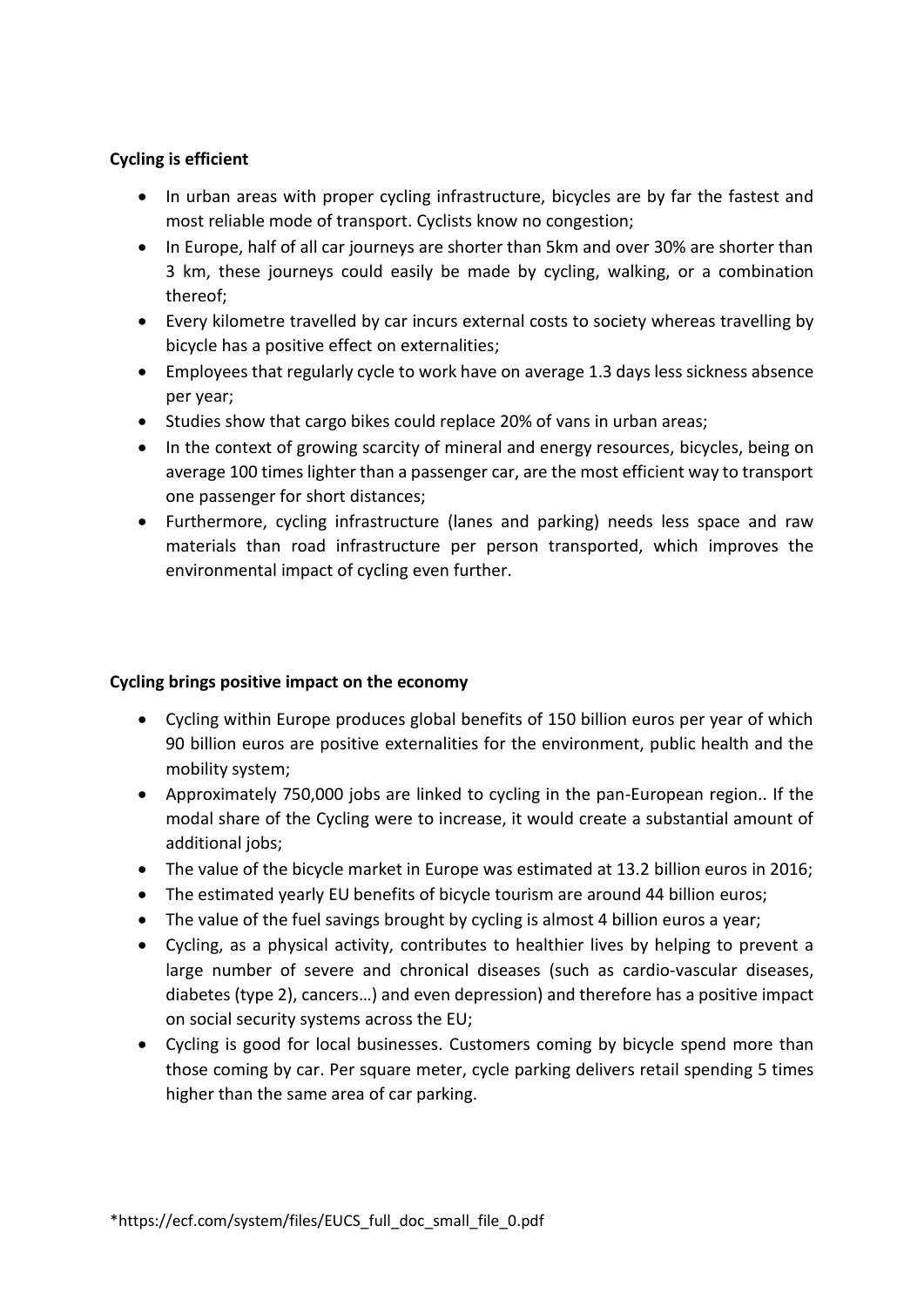## **The competent Ministers, Call upon the European Commission to**

- Develop and implement an EU level strategic policy on cycling based on the comprehensive EU Cycling Strategy\* Such EU policy should (1) list all the goals within EU competence that would benefit from an increase in cycling's modal share, (2) identify EU policy and funding instruments that are already mobilized or that should be mobilized to increase cycling's mode share and to foster cycling related employment in the EU, and (3) include cycling in the above EU policies and funding instruments;
- Allocate more EU funding to bicycle policy, for example under the European Green Deal;
- Prioritize the bicycle in new initiatives such as the Climate Pact, the new upcoming EU Smart and sustainable transport strategy and the new EU Urban Mobility Strategy;
- Assess the added value of a proposal for passenger rights on maritime vessels and coaches and busses allowing for bicycle carriage and other related bicycle-friendly services, similar to the EU Rail Passengers Rights and Obligations Regulation;
- Designate 2024 as the European Year of Cycling, as a showcase of Europe's cultural heritage and role as a global leader in cycling. This would highlight cycling's enormous potential for positive impact on achieving the goals in the European Green Deal.
- Instruct Eurostat to develop knowledge and statistics on cycling and other active modes of transport.
- Take cycling into account in TEN-T networks and projects in order to produce a positive effect on cycling and avoid projects that deteriorate cycling infrastructure or practice.

## **The competent Ministers, Call upon the EU Member States to:**

- Provide the European Commission with data on active mobility in order to come to a clear overview of the actual situation on bicycle use at EU level;
- Assess where traffic regulations could be made more bicycle friendly;
- Make available adequate budgets for cycling infrastructure and traffic calming measures;
- Increase the availability of high quality and safe bicycle-infrastructure, including more dense networks of safe bike lanes on the entire road network and safe bicycle parking (outdoors and in buildings with minimum capacities) based on EU best practices;
- Set-up ambitious campaigns to simulate cycling ad raise citizens' awareness on its benefits;
- Facilitate speed limit reductions, including the extension of 30 km/h speed limits within urban areas and the implementation of shared spaces with priority for pedestrians and cyclists with reduced speed limits of 20km/h.
- Take into consideration the issue of bicycle theft and aim for a harmonised approach regarding national strategies against this phenomenon.
- Support the existing transnational development processes for cycling promotion in the WHO/UNECE THE PEP Partnership Active Mobility and the UNECE Cycling Expert Group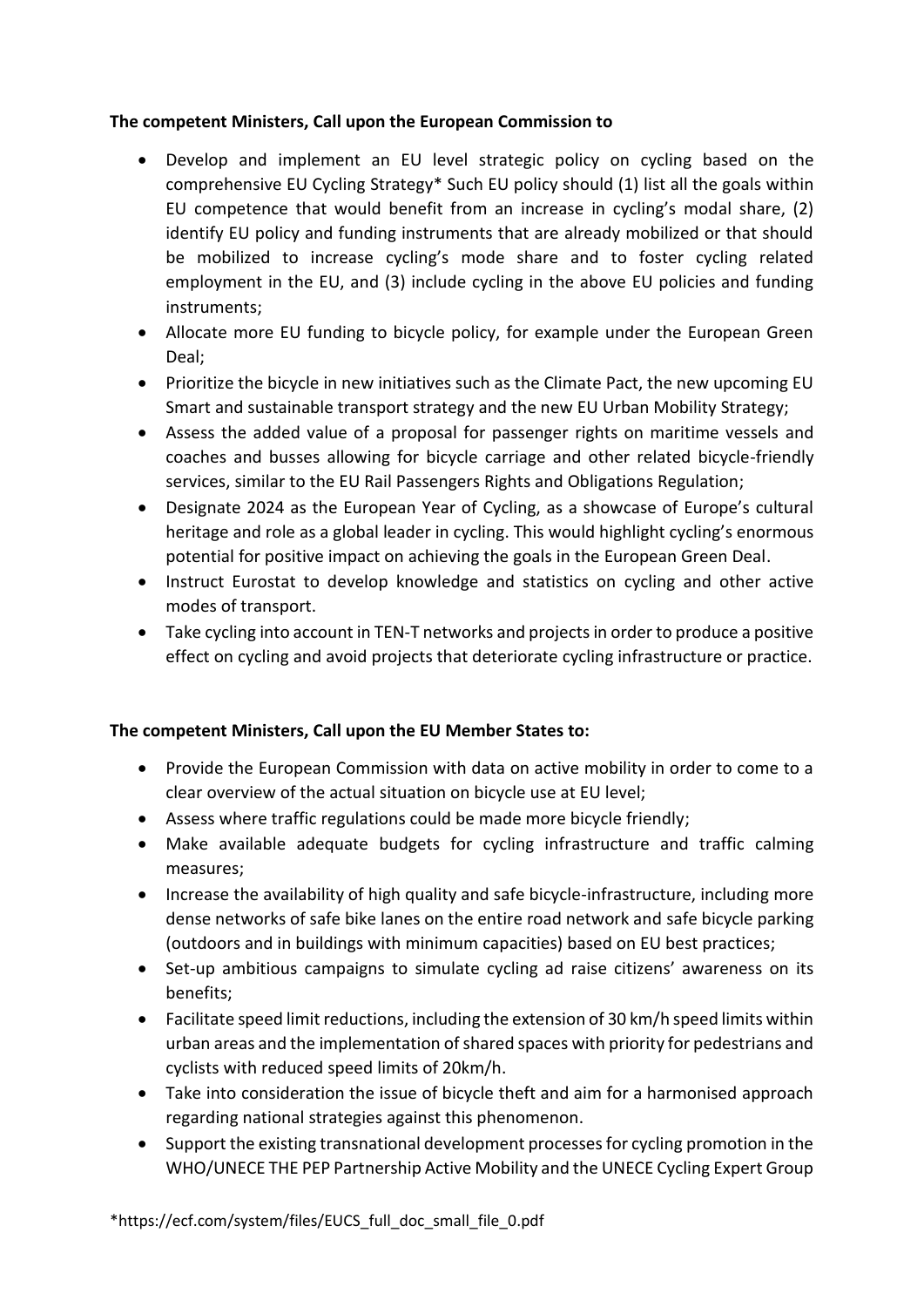**Signatories**

For **Austria**

Leonore GEWESSLER

For **Belgium** Georges GILKINET

For **Denmark** Trine BRAMSEN

For **Ireland**

Eamon RYAN